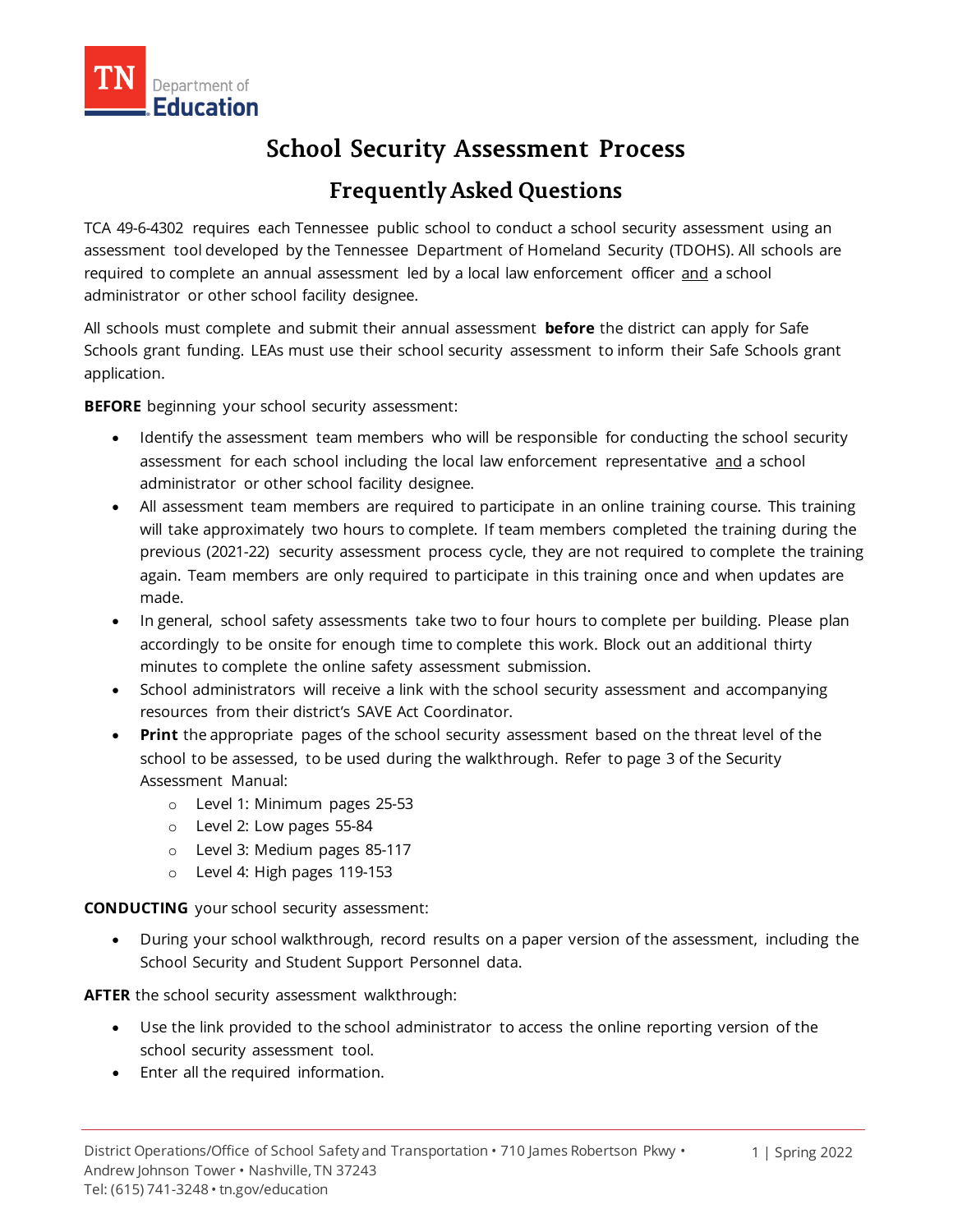

- Use the printed copy of the completed school security assessment tool to assist in filling out the online version.
- Upon completion and submission of the security site assessment, a copy will be automatically sent to the email address provided in the "name of person submitting" block.

*Please note*: Once you begin filling out the online assessment, you MUST complete the survey in its entirety. The form will not save answers, and information will be lost if the "back button" is clicked.

#### **Helpful Hints:**

#### **Q: Who needs to complete training and conduct the assessment**?

A: A two-person team consisting of a school administrator, or other school facility designee, and a local law enforcement officer must complete the assessment. The individuals fulfilling these roles must complete all required online training.

#### **Q: What is considered a school administrator?**

A: School Principal or Assistant Principal of the school building are considered school administrators. School level administrators may designate another school level staff member. SAVE Act Coordinators and other district/school level staff are welcome to participate in school assessments; however, they cannot fulfill the role of the school administrator on the assessment team.

#### **Q: What if I need assistance obtaining law enforcement as part of my team?**

A: Contact your District's SAVE Act Coordinator for assistance. If attempts at the local level have not been successful, please contact [Derek.Fregeolle@tn.gov](mailto:Derek.Fregeolle@tn.gov) for assistance.

#### **Q: I took the online training last year, do I need to complete the training video again?**

A: If the training was completed during the previous (2021-22) security assessment process cycle, assessment team members will not be required to complete the training again. When completing the assessment tool, assessment teams will be required to indicate their compliance with TCA 49-6- 4302 regarding the completion of the required training.

#### **Q: Is it required to have a minimum of a two-person team to complete the assessment?**

A: It is required that the assessment be completed by both school administration and local law enforcement. Assessment teams may contain additional members; however, other district/school level staff cannot fulfill the role of the school administrator or law enforcement on the assessment team.

#### **Q: Can District level staff participate in the security assessments?**

A: Assessment teams MUST consist of a school level administrator and a certified law enforcement officer. School level administrators may designate another school level administrative staff member. District level staff are welcome to participate in school assessments, however, they cannot fulfill the role of the school administrator on the assessment team.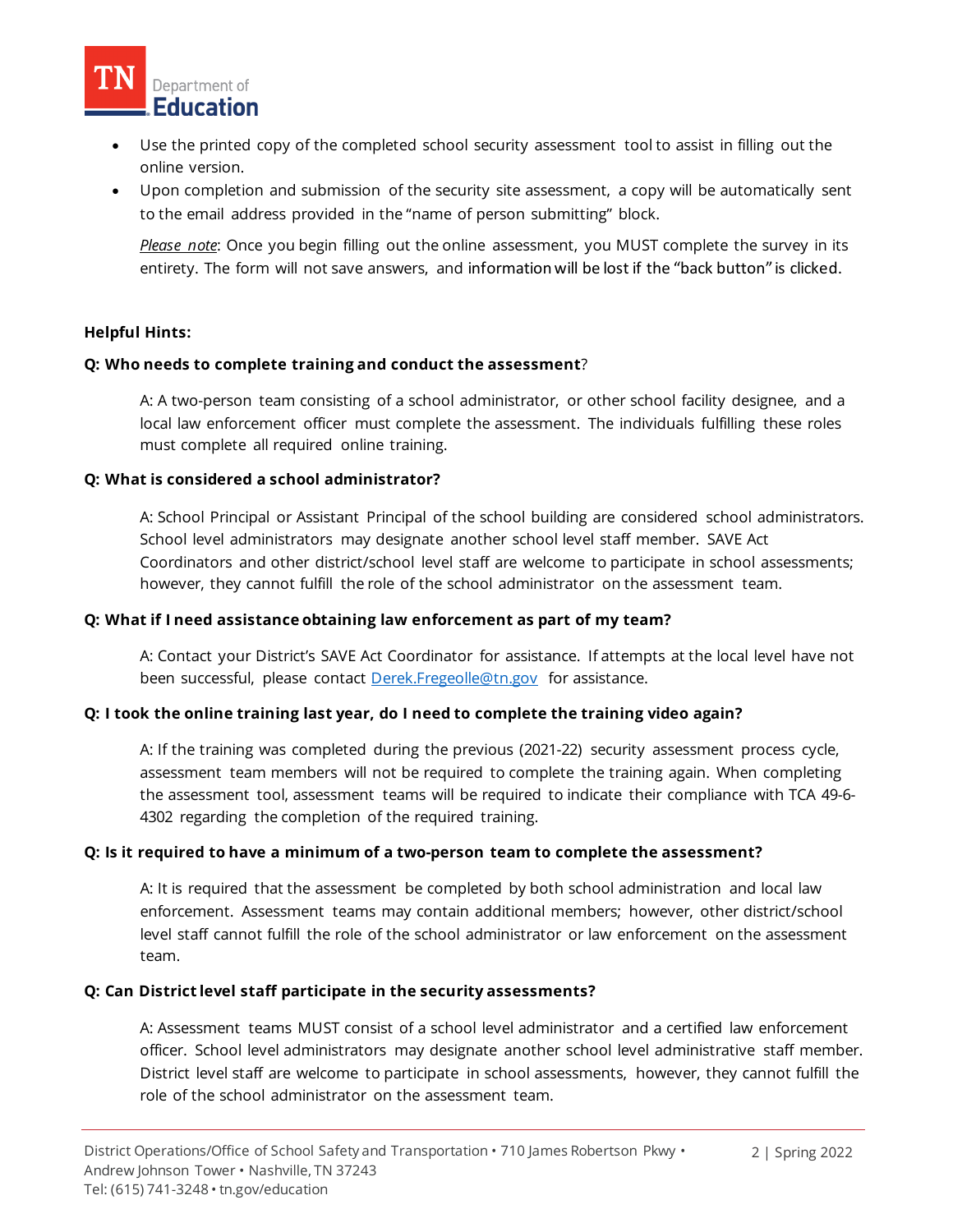#### **Q: Is the security assessment form, training and manual confidential?**

A: **The contents of the assessment, training and accompanying manual are to be considered sensitive information not to be shared outside of those involved in conducting the assessment.**

#### **Q: How much time should I plan for the training?**

A: The training video is approximately two (2) hours long, this video can be paused, as necessary.

#### **Q: How much time should I plan to complete the assessment?**

A: The assessment process can take approximately two (2) to four (4) hours to complete, depending on the size of the campus. Following the assessment walkthrough, it takes approximately thirty (30) minutes to submit responses online.

#### **Q: Is there a browser that works best for completing the assessment?**

A: Updated versions of Google Chrome work best for the security assessment platform. If you are having issues entering information into your assessment, please contact [Derek.Fregeolle@tn.gov](mailto:Derek.Fregeolle@tn.gov) or [Kimberly.Daubenspeck@tn.gov](mailto:Kimberly.Daubenspeck@tn.gov) for assistance.

# **Q: How will I know the information I have entered into the assessment has been submitted**?

A: Upon completion and submittal of the security site assessment, a copy will be automatically sent to the email address provided in the "name of person submitting" block. It is encouraged that you also create a hard copy of the assessment information you enter using the manual provided in case you lose the information by clicking the back button.

#### **Q: I don't understand the terminology in the assessment:**

A: There are terms and definitions commonly used in the security assessment at the back of the manual. If you need a copy of the manual, please contact [Derek.Fregeolle@tn.gov.](mailto:Derek.Fregeolle@tn.gov)

#### **Q: What happens after I complete the assessment?**

A: The Office of School Safety will send your district's SAVE Act Coordinator and Director of Schools a copy of your school's completed security assessment. In addition, a district level summary based on an analysis of all the assessments will be provided to the SAVE Act Coordinator. Your security assessment is protected and is only for the use of determining school safety funds and is not considered public record.

#### **Q: Could my school security assessment be audited?**

A: TCA 49-6-4302 states, "The department of safety and homeland security is authorized to conduct periodic audits of Tennessee public schools as necessary to verify the effective implementation and use of such assessments to enhance school security."

### **Q: I am a new SAVE Act Coordinator and am unfamiliar with the school security assessment process, are there any resources to help me?**